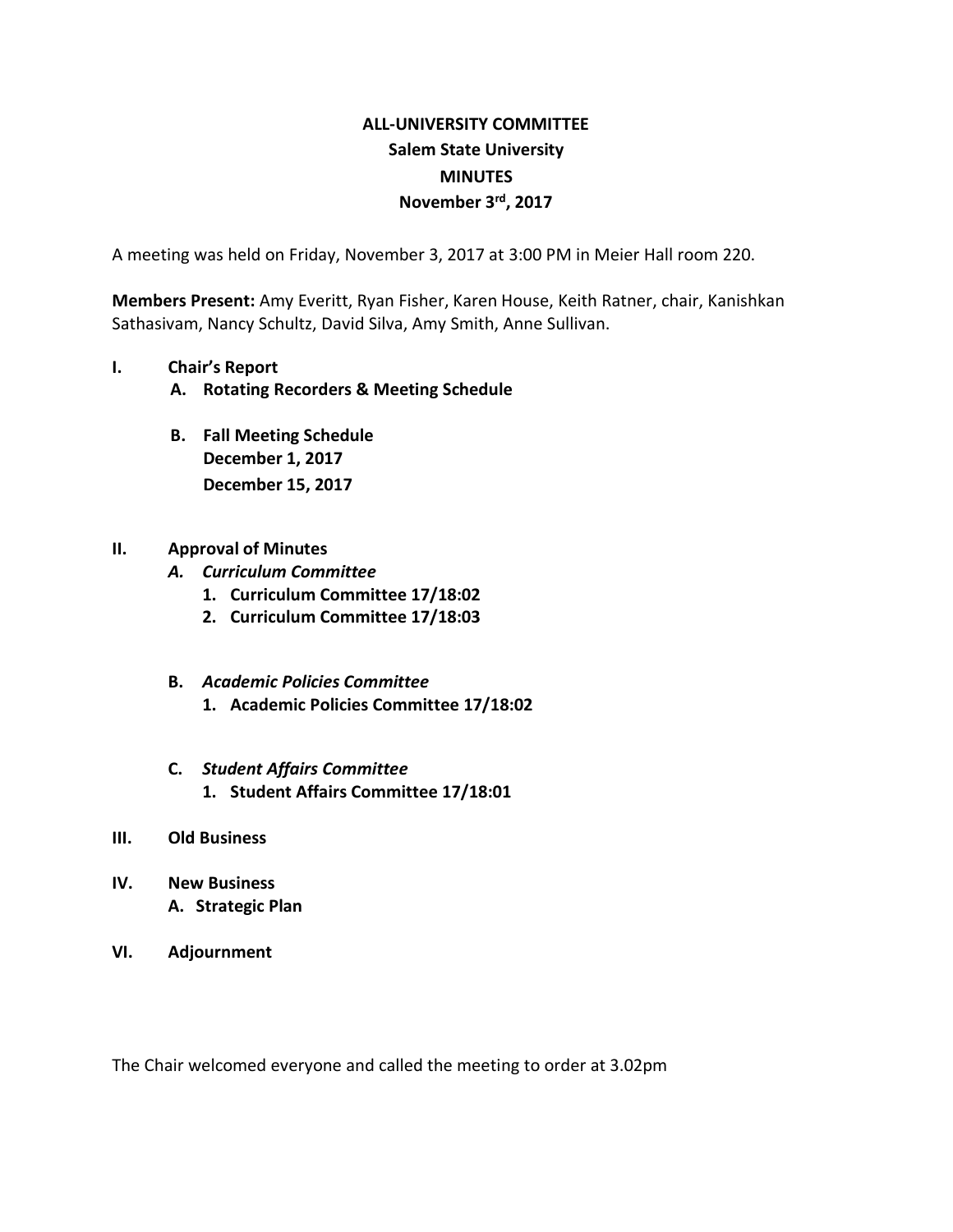## **II. Approval of Minutes**

## **All University Committee Meeting – 10-13-2017**

Motion to accept the minutes of the All University Committee Meeting held on October 13<sup>th</sup>, 2017.

|                    | A. Curriculum Committee |                                   |                      |  |  |
|--------------------|-------------------------|-----------------------------------|----------------------|--|--|
| Vote               | Motion: In favor 5      | Opposed 0                         | <b>Abstentions 3</b> |  |  |
| Made by: Amy Smith |                         | Seconded by: Kanishkan Sathasivam |                      |  |  |

**Curriculum Committee 17/18:02**

## **Motion To accept the minutes of the Curriculum Committee 17/18:02**

| Made by: Kanishkan Sathasivam |                                  | Seconded by: Amy Smith |                                    |
|-------------------------------|----------------------------------|------------------------|------------------------------------|
| Vote                          | Motion: In favor (9) Opposed (0) |                        | Abstentions (0) Motion - unanimous |

## **Discussion**:

It was raised that *SW270 Understanding Diversity and Cultural Competence in Human Services*, that had been approved at the meeting of the UCC, was actually cross-linked with a Health Studies course without the Chair of the Health Studies department being consulted. Concern was expressed about this oversight.

Discussion ensued over this procedural flaw. It was suggested that the agenda for the University Curriculum Committee (UCC), the Academic Policies Committee (APC) and the All University Committee (AUC) be sent out regularly to all chairs in advance of the next meetings.

Chair Ratner will communicate with the UCC over this.

| <b>Motion</b> | To approve the minutes of the Curriculum Committee 17/18:02 |                          |  |                                    |
|---------------|-------------------------------------------------------------|--------------------------|--|------------------------------------|
|               | Made by: Anne Sullivan                                      | Seconded by: David Silva |  |                                    |
| <b>Vote</b>   | Motion: In favor (9) Opposed (0)                            |                          |  | Abstentions (0) Motion - unanimous |
|               |                                                             |                          |  |                                    |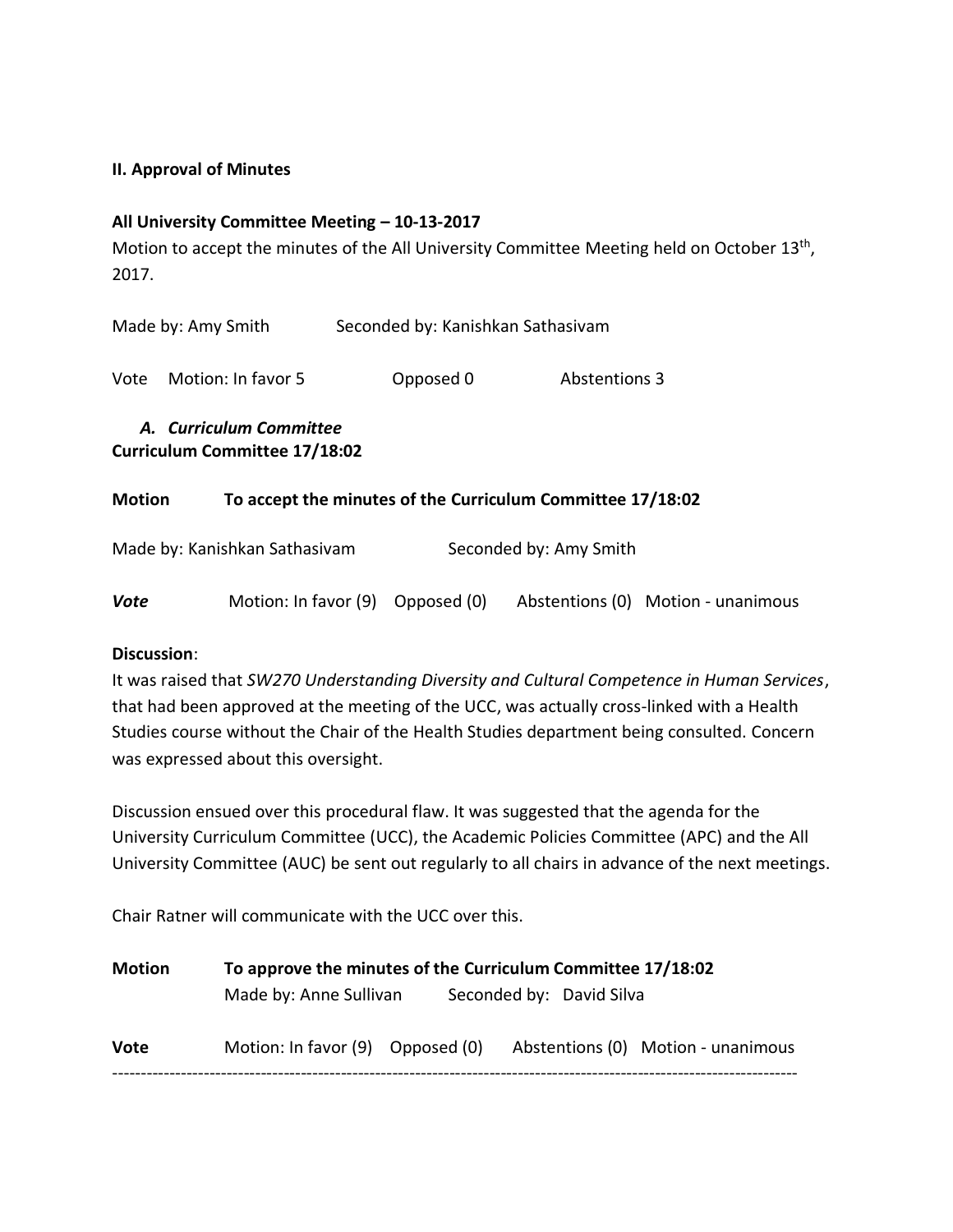## **Curriculum Committee 17/18:03**

| Motion | To accept the minutes of the Curriculum Committee 17/18:03 |  |                        |                                     |  |
|--------|------------------------------------------------------------|--|------------------------|-------------------------------------|--|
|        | Made by: Anne Sullivan                                     |  | Seconded by: Amy Smith |                                     |  |
| Vote   | Motion: In favor (9) Opposed (0)                           |  |                        | Abstentions (0) Motion - unanimous. |  |

#### **Discussion**

It was discovered that another course, *CRJ 370 Crime Mapping*, will make significant use of GIS, a system used heavily in the Geography Department. The Committee requested that the chair of AUC communicate with the UCC to ensure that communication between departments takes place to overcome issues like these. The importance of this was emphasized further, by another case where communication failed to occur between the IDS and Political Science departments.

## **Motion To approve the minutes of the Curriculum Committee 17/18:02**

| Made by: Kanishkan Sathasivam |                                  | Seconded by: Amy Everitt |  |                                    |
|-------------------------------|----------------------------------|--------------------------|--|------------------------------------|
| Vote                          | Motion: In favor (9) Opposed (0) |                          |  | Abstentions (0) Motion - unanimous |
|                               |                                  |                          |  |                                    |

## **B.** *Academic Policies Committee* **1. Academic Policies Committee 17/18:02**

## **Motion To accept the minutes of the** Academic Policies Committee 17/18:02

| Made by: Anne Sullivan |                                  | Seconded by: Kanishkan Sathasivam |  |                                    |
|------------------------|----------------------------------|-----------------------------------|--|------------------------------------|
| Vote                   | Motion: In favor (9) Opposed (0) |                                   |  | Abstentions (0) Motion - unanimous |

# **Discussion**:

Discussion ensued over the International Business and World Languages double major. Of note was the fact that the above double major was not passed through the UCC. The Committee requested that the Academic Policies Committee create a set of guidelines for departments wishing to consider the creation of a double major and that these guidelines be passed to the UCC for comment.

**Motion To approve the minutes of the** Academic Policies Committee 17/18:02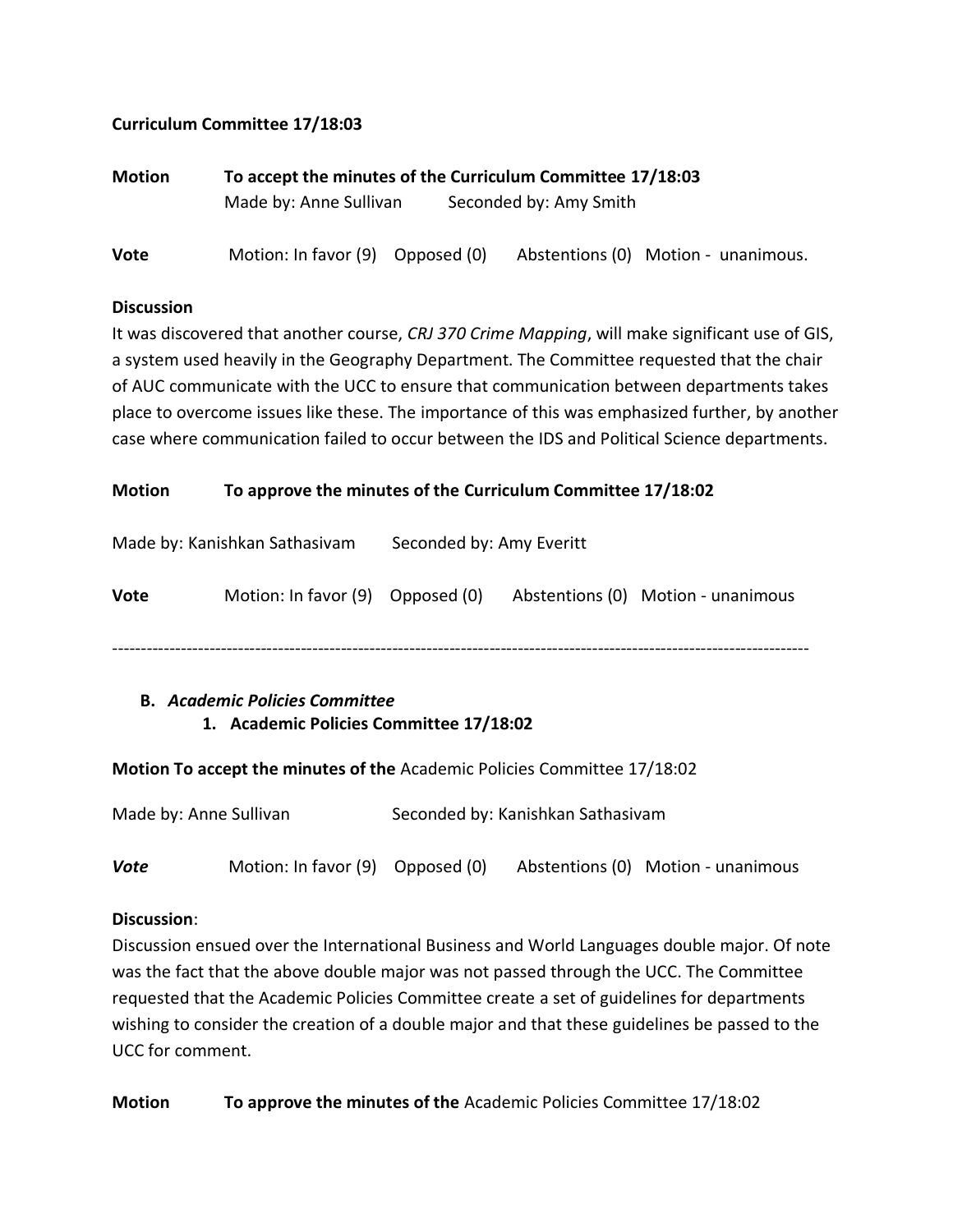Made by: Anne Sullivan Seconded by: Amy Everitt

**Vote** Motion: In favor (9) Opposed (0) Abstentions (0) Motion - unanimous

## **C.** *Student Affairs Committee* **2. Student Affairs Committee 17/18:01**

| Motion                                                  | To accept the minutes of the Student Affairs Committee 17/18:01                                                     |                          |  |                                                                     |  |
|---------------------------------------------------------|---------------------------------------------------------------------------------------------------------------------|--------------------------|--|---------------------------------------------------------------------|--|
| Made by: Kanishkan Sathasovam<br>Seconded by: Amy Smith |                                                                                                                     |                          |  |                                                                     |  |
| <b>Vote</b>                                             |                                                                                                                     |                          |  | Motion: In favor (9) Opposed (0) Abstentions (0) Motion - unanimous |  |
| Discussion:<br>There was no discussion.                 |                                                                                                                     |                          |  |                                                                     |  |
| Motion                                                  | To approve the minutes of the Student Affairs Committee 17/18:01                                                    |                          |  |                                                                     |  |
|                                                         | Made by: Anne Sullivan                                                                                              | Seconded by: David Silva |  |                                                                     |  |
| Vote                                                    | Motion: In favor (9) Opposed (0) Abstentions (0) Motion - unanimous                                                 |                          |  |                                                                     |  |
| <b>III. Old Business None</b>                           |                                                                                                                     |                          |  |                                                                     |  |
| No Old Business                                         |                                                                                                                     |                          |  |                                                                     |  |
| <b>IV. New Business</b><br><b>Strategic Plan</b>        |                                                                                                                     |                          |  |                                                                     |  |
|                                                         | Chair Ratner stressed that the draft Strategic Plan was being passed to the All University<br>Committee for review. |                          |  |                                                                     |  |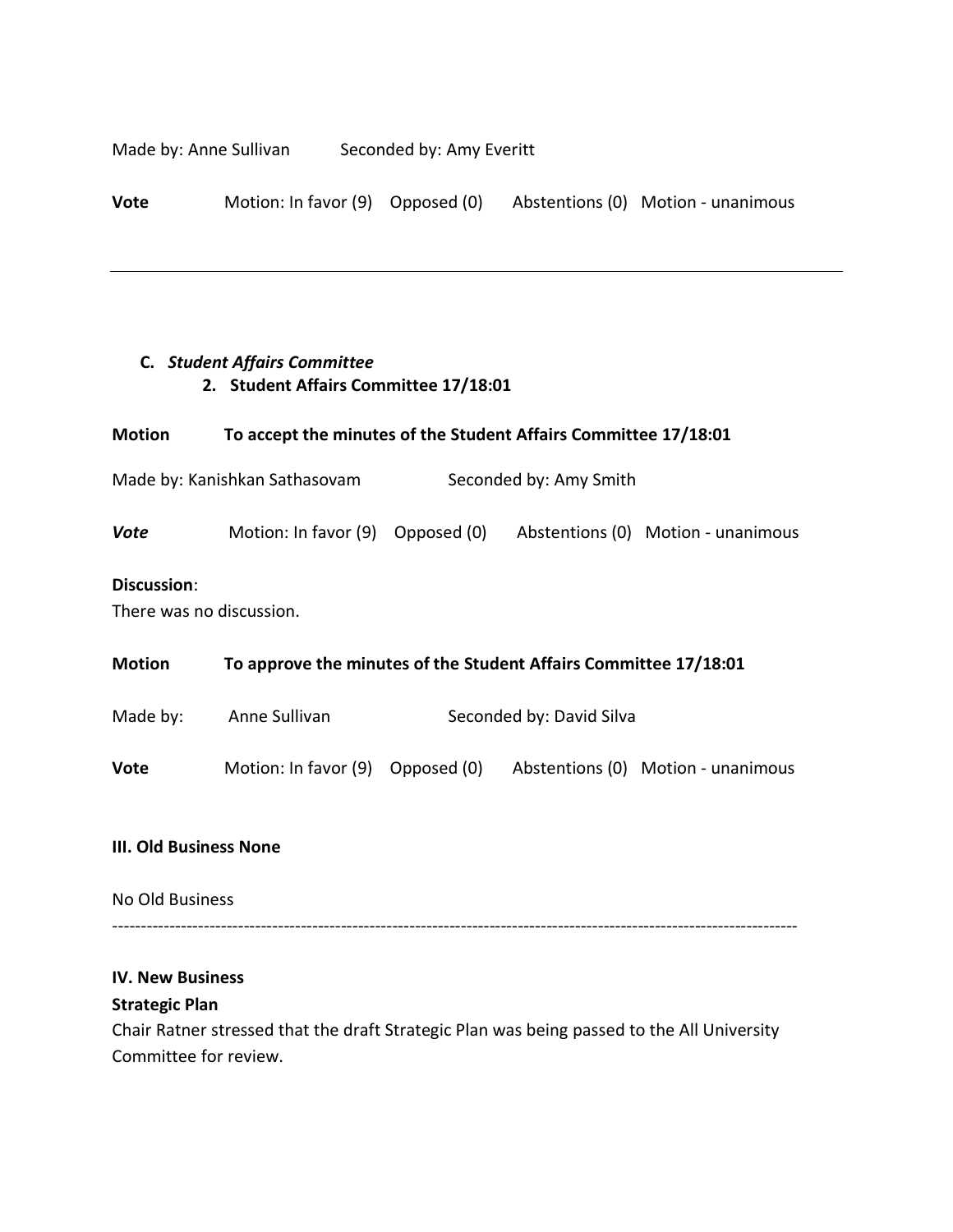General discussion ensued and was largely supportive, with the hope that it could be achieved. Discussion occurred over the financial challenges, with talk occurring over the plans to raise funds during the summer months through charging for the use of facilities like dorm rooms. The Strategic Plan also strongly focuses on the need to acquire funding for a new lab science addition and some discussion arose about this.

It was noted that the Board of Trustees of Salem State would vote on this plan in late November and that the Board of Higher Education would do the same by mid-December, 2017.

Some specific comments arose, over the wording in two paragraphs on pages 7 and 8 and these would be altered.

Page 7: "Union contact terms as well as fringe benefit rates (not controlled by the university) have contributed to compensation growth that is outpacing revenue growth, a non-sustainable financial pattern."

Page 8: "These shifts in the demographics of our student body, however, have outpaced change those of the faculty: bringing an average of 20 years of service to the university, Salem State's faculty reflects a regional demographic of the past."

## **Library Media Development Committee**

Provost Silva explained to the Committee that, in his research of the Library Media Development Committee (LMDC), it appeared that this committee was once two committees, an advisory committee and a trust fund committee that had been merged and had become a standing committee at Salem State University. The Committee stated that an exception had been made in the past to allow the LMDC to become a standing committee. Details of this exception would be passed to the Provost.

## **President Keenan's Charge**

Chair Ratner raised the points mentioned by President Keenan at the start of the semester. The point of 'business intelligence' was discussed – a unit has been created that will allow the analysis of data from a range of systems, thereby allowing better decision-making. This was followed by a brief discussion on collaborations between SSU and community colleges and a very brief discussion on the 'Taskforce on Student Success'.

------------------------------------------------------------------------------------------------------------------------

**Motion** To adjourn Made by: Nancy Schultz Seconded by: Amy Everitt